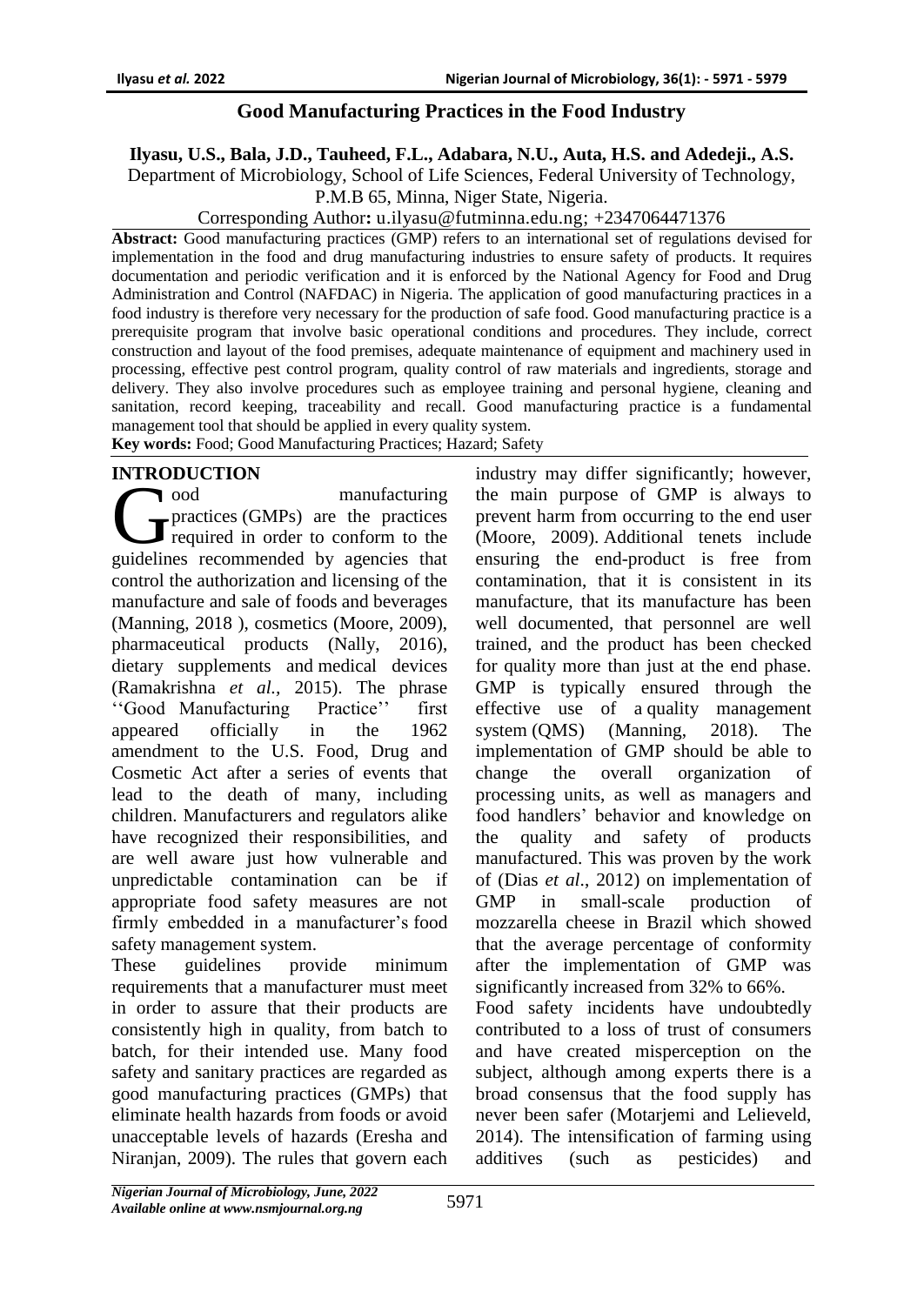preservatives to improve taste, appearance and shelf-life, and assessing new technologies that will in future impact agricultural production (such as genetically modified foods, nanotechnology, animal cloning) are all subjects that contribute to this burden of mistrust (Bokulich *et al*., 2016). Hence, the challenges we face must not be underestimated. The rapid pace of change in science and technology, changes in legislation and the current socioeconomic and socio demographic realities have all had a marked impact on our food choices (Motarjemi and Lelieveld, 2014). Today, globalization makes it possible to have greater varieties of foods, brought to us from all corners of the world. As a result, food can now be sourced practically anywhere, sometimes subject to different quality standards and means of preparation. This equates to additional risk and requires careful management at all levels across the food chain (Bouxin, 2014). Manufacturers and regulators alike have recognized their responsibilities, and are well aware just how vulnerable and unpredictable contamination can be if appropriate food safety measures are not firmly embedded in a manufacturer's food safety [management](https://www.sciencedirect.com/topics/food-science/food-safety-management) system. Regaining the trust of consumers and developing an international consensus among stakeholders on the acceptable level of risks and the safety measures for effectively addressing these risks remains a key challenge (Manning, 2018).

#### **Basic Principles of Good Manufacturing Practice**

Good manufacturing practices (GMPs) guidelines are not prescriptive instructions on how to manufacture products. They are a series of general principles that must be observed during manufacturing. When a company is setting up its quality program and manufacturing process, there may be many ways it can fulfill GMP requirements. It is the company's responsibility to determine the most effective and efficient quality process that both meets business and regulatory needs (Manning, 2018).

The ten basic principles of good manufacturing practices as listed by Hoffmann, S. A. (2010) include:

- i. Writing detailed systematic procedures that provide a roadmap for controlled and consistent performance.
- ii. Carefully following written procedures to prevent contaminations, mix-ups and errors.
- iii. Promptly and accurately documenting work for compliance and traceability.
- iv. Proving that systems do what they are designed to do by validating work.
- v. Integrating productivity, product quality, employee safety into the design and construction of facilities and equipment.
- vi. Properly maintaining facilities and equipment.
- vii. Clearly defining, developing and demonstrating job competence.
- viii. Protecting products against contamination by making cleanliness a daily habit.
- ix. Building quality into product by systematically controlling components and products related processes such as manufacturing, packaging, labelling, testing, distribution and marketing.
- x. Conducting planned and periodic audit.

# **The Food Industry**

The food system is a complex, concentrated, and dynamic chain of activities that begins with the production of raw agricultural commodities on farms, estates, fields and gardens. The system moves to value-added processed and manufactured products and then to retail food stores and food service establishments (restaurants and institutions) where they are merchandised, prepared, and sold to consumers (Erisham and Niranjan, 2009).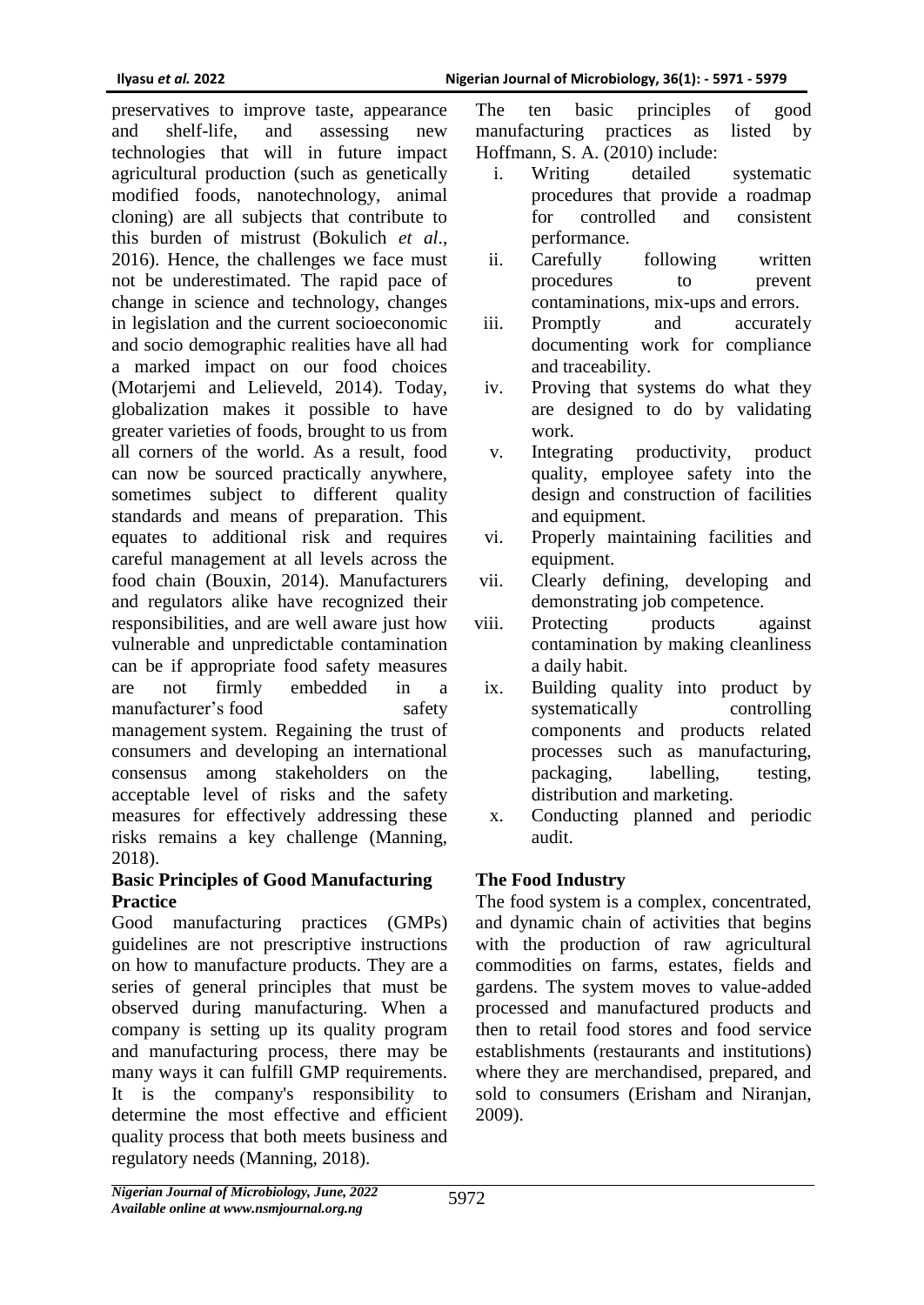Each sector of the food system is unique in size, scope, and diversity, has evolved, and adapted to changes in demographics and lifestyles, science and technology, and consumer demands. The larger the food industry gets, the more concentrated and diversified food safety, sanitary practices become, and it has taken on a new importance in protecting public health (Isara *et* al., 2010). Customers have higher expectations of quality and safety of processed food products; hence, the food industry faces an unprecedented level of scrutiny (Brody, 2016). In the current era of emphasis on food safety and security, highvolume food processing and preparation operations have increased the need for improved sanitary practices from processing to consumption. In order to comprehend the role of sanitation and food safety in the food industry, it is important to understand how food can become contaminated or unsafe (Erisham and Niranjan, 2009).

#### **Food Contamination: Sources and Classification**

Codex Alimentarius defines "contaminant" as substances not intentionally added to the food, but found inside as a result of the production process, farming practices, treatment, packaging, transport or storage of food, or result of environmental contamination. Foreign substances such as insect fragments, animal hair, etc. are not included in this definition (Vita *et al*., 2014). Food contaminants become hazards if they pose risk to the human health or cause injuries or illnesses.

The sources of food contamination can be broadly categorized into three main group namely microbial, chemical and physical contamination.

**Microbial contamination**: Microorganisms resulting in food spoilage and food poisoning such as *Pseudomonas* spp., *Lysteria monocytogenes, Clostridium botulinum*.

The vast majority of outbreaks of foodrelated illness are due to pathogenic microorganisms, rather than to chemical or physical contaminants. Microorganisms are

generally undetectable by the unaided human senses and they are capable of rapid growth under favorable storage conditions, hence, much time and effort are spent in controlling and/or eliminating them (Isara *et al*., 2010). Microorganisms in food may ultimately be destroyed by cooking, but they may have already produced toxins, making it vital to prevent contamination through the use of appropriate hygienic practices (Kamala and Kumar, 2018). Although not a direct food safety concern, increased levels of spoilage organisms will usually mean a reduction in the length of time that the food remains fit for consumption. This can affect product quality and thus influence the consumer's perception of the product (Bokulich *et al.,* 2016). Manipulation of growth factors such as temperature, pH, humidity, provides the basis for the control of microorganisms during food processing operations. Prevention of microorganisms to the food chain through early actions such as addressing the microbiological quality of water and maintaining the storage and transport systems clean pay much in the long term for the food industry (Erisham and Niranian 2009).

**Chemical contamination**: Pesticide residues, cleaning agents.

The chemicals may enter the food chain as residues of pesticides, antibiotics, preservatives, and chemicals used for cleaning and sanitization of the food processing plants or even as intentional additives used with profit as main motivation. The use of chemicals in the food industry are governed by food regulations and good practices, which when ignored could end up in food safety problems such as recent incidence of melamine in milk products. . The chemical hazards are one of the main causes of food contamination that are associated with foodborne disease outbreaks (Rather *et al*., 2017).

**Physical contamination:** Glass fragments, metal particles, plastic, hair.

The physical entities that can impair the safety of foods include solid particles of material from soil, glass, metals etc. entering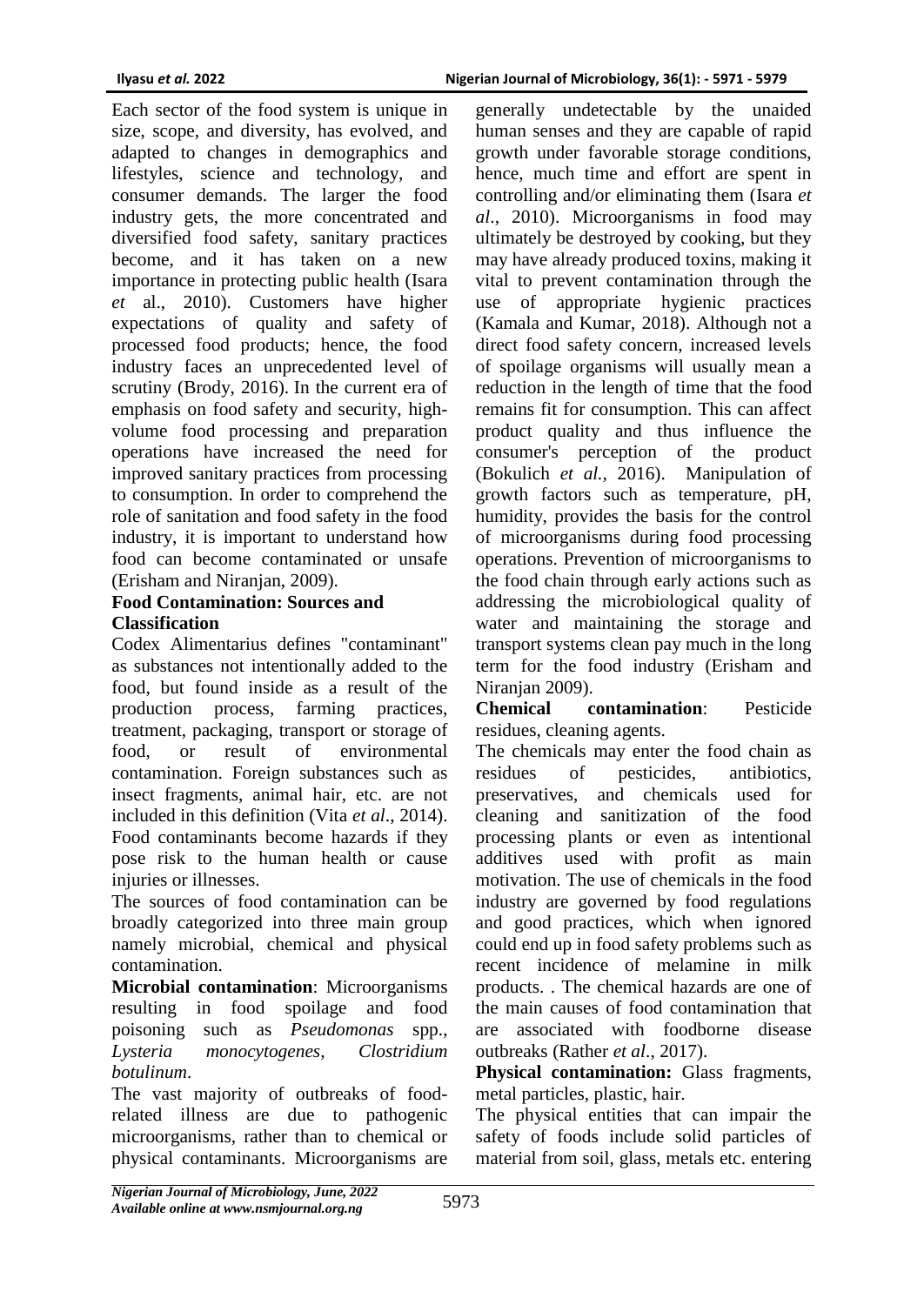food from the environment and process equipment. Attention to prevent the entry of these materials during handling practices forms the key to ensure food safety from physical factors (Kamala and Kumar 2018). A good food manufacturing system need to establish adequate checks and measures to prevent the problems arising due to entry of microbial, chemical and physical contaminants right along the food chain.

#### **Good Manufacturing Practices (GMP) Prerequisite Programs**

Every food facility should develop Good Manufacturing Practices (GMPs) tailored to that specific operation. All employees (including nonproduction personnel, such as those in management or maintenance) as well as visitors to the facility must follow good manufacturing practices (GMPs) requirements. The activities addressed by GMPs and HACCP prerequisite programs for most food processing plants are essentially similar regardless of the nature of their end products (Eresha and Niranjan, 2009).

A successful Hazard analysis and critical control point (HACCP) system is not achievable without well-conceived, well written, and properly implemented and monitored Standard Operating Procedure and good manufacturing practices (GMP) (Schmidt and Newslow, 2013). Amoa-Awua *et al.,* (2007) Implemented GMP as a prerequisite program, before HACCP in their attempt to manage hazard, aflatoxins and enteric pathogens in the production of an indigenous fermented maize product in Ghana and it was successful.

# **Key Areas Covered by GMP Prerequisite Programmes**

Since the activities required a good manufacturing practice GMP or HACCP prerequisite programmes by most food processing plants are similar, it is possible to compile a generic list of basic food safety control.

A generic list of basic food safety control (Erisham and Niranjan, 2009).

i. Plant environment and facilities

- ii. Production equipment and machinery
- iii. Raw materials and ingredients
- iv. Quality assurance
- v. Storage and delivery
- vi. Employee training and personal hygiene
- vii. Cleaning and sanitation
- viii. Pest control
- ix. Record keeping and traceability

### **Application of GMP Prerequisite**

#### **Programs in the Food Industry**

The prerequisite programs include the Good manufacturing practice (GMP) activities required by food industry, and should, therefore, be applicable to food plants that operate without HACCP systems. There are as described below;

#### **Premises and Facilities**

This programme is mainly implemented during the design and construction stages of a food processing plant to ensure the facilities are not a source of contamination (Erisha and Niranjan, 2009). The building and surroundings including the outside property, roadways, building design and construction, product flow, sanitary facilities, and water/steam/ice quality should be designed, constructed and maintained in a manner to prevent conditions that may result in the contamination of food (Gawai and Sreeja, 2019).

#### **Transportation and Storage**

All ingredients, raw material, packaging material or other incoming material and finished product should be handled, stored and transported in a sanitary manner and at appropriate temperatures to avoid contamination, rapid proliferation of microorganisms, spoilage or damage (Soman and Raman, 2016).

Receiving location: A location which is well separated from food processing areas should be used for receiving raw materials, ingredients, packaging materials, and non food materials. Receiving materials should not be kept long at the receiving location and should soon be transferred to designated storage areas (McAvoy, 2014).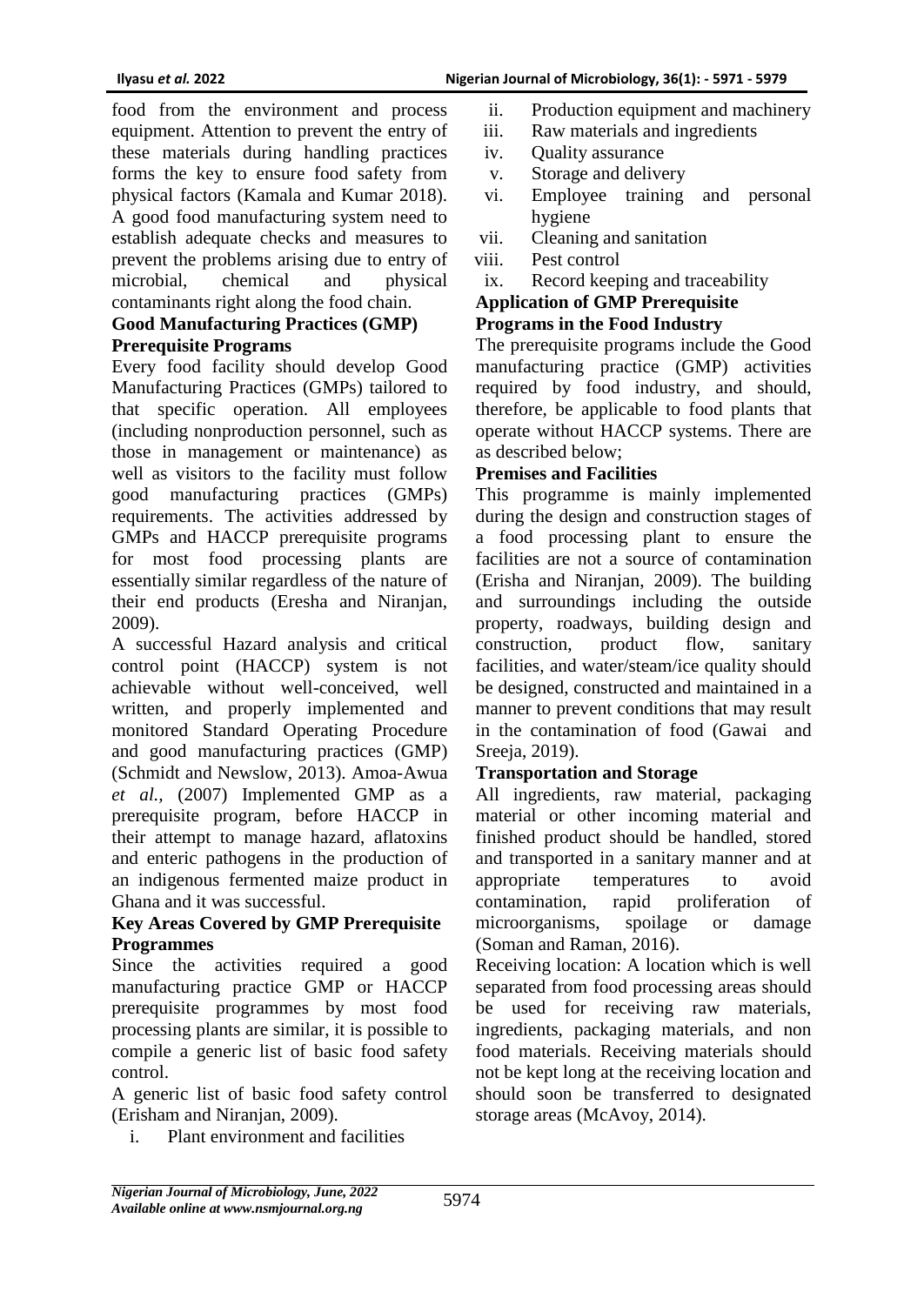Sanitary conditions of transport vehicles should be monitored and also quality and safety of raw materials should be verified to ensure they are suitable for their intended use. Records of verification of received materials should be maintained (Kamala and Kumar, 2018). Clearly labeled storage areas for different materials (dry products, chemicals, packaging and raw materials and finished products) need to be demarcated (McAvoy, 2014).

# **Personnel Training, Hygiene and Practices**

This prerequisite program addresses the activities by accomplishing designated tasks. It is essential that the employees should not contribute to or be a source of contamination or cross-contamination of foods (Eresham and Niranjan, 2009). Both contract and permanent employees should:

i. Wear lab coat

- ii. Wash hands thoroughly and sanitize before starting work, after each absence from work station, after using toilet facilities, and at any time after handling contaminated materials.
- iii. Remove all unsecured jewelry and other objects, which may fall into or otherwise contaminate food. If any hand jewelry cannot be removed, it should be covered by material that can be maintained in an intact, clean and sanitary condition.
- iv. Not smoke, eat or drink in food handling areas.
- v. Maintain gloves in an intact, clean, and sanitary condition, if they are necessary in food handling.
- vi. Store clothing and other personal belongings in areas other than where food is exposed or equipment/utensils are washed.
- vii. Maintain adequate personal hygiene. Other personnel practices such as personal hygiene, hand washing, personal items, garments and work wears should be given serious attention. (Omar, 2002).

#### **Sanitation and Pest Control**

This prerequisite program should address all ongoing and periodic activities and operations that are directed at maintaining the environment, facilities, structures, and equipment in a food plant under sanitary conditions. All plants should have a written, effective and safe sanitation and pest control program (Eresham and Niranjan, 2009). The program should specify:

- i. The name of a contact person at the plant responsible for pest control
- ii. The name and address of any extermination company used
- iii. A list of all chemicals and methods used for their application.
- iv. A map of bait locations.
- v. Procedures and frequency of inspection.
- vi. A pest survey and Control report form (Unites States Food and Drug Administration U. S. F. D. A. 2017)

# **Equipment Performance and**

# **Maintenance**

This prerequisite program addresses the activities directed at design, construction, installation, performance, maintenance, and use of equipment in a food plan. (Nielsen, 2010). Storage equipment, monitoring and measuring equipment should be given special importance.

Storage equipments such as freezers and storage tanks need to be fitted with an indicating thermometer, temperaturemeasuring device, or temperature-recording device to monitor the temperature fluctuations. Regular cleaning schedules for storage equipment need to be established and practiced to prevent food contaminations arising from accumulating contaminants (De Mesquita, 2014). All measuring equipment which has a direct effect on the production process, safety and quality of the products should be regularly calibrated against a national standard and records need to be maintained (Keener, 2019).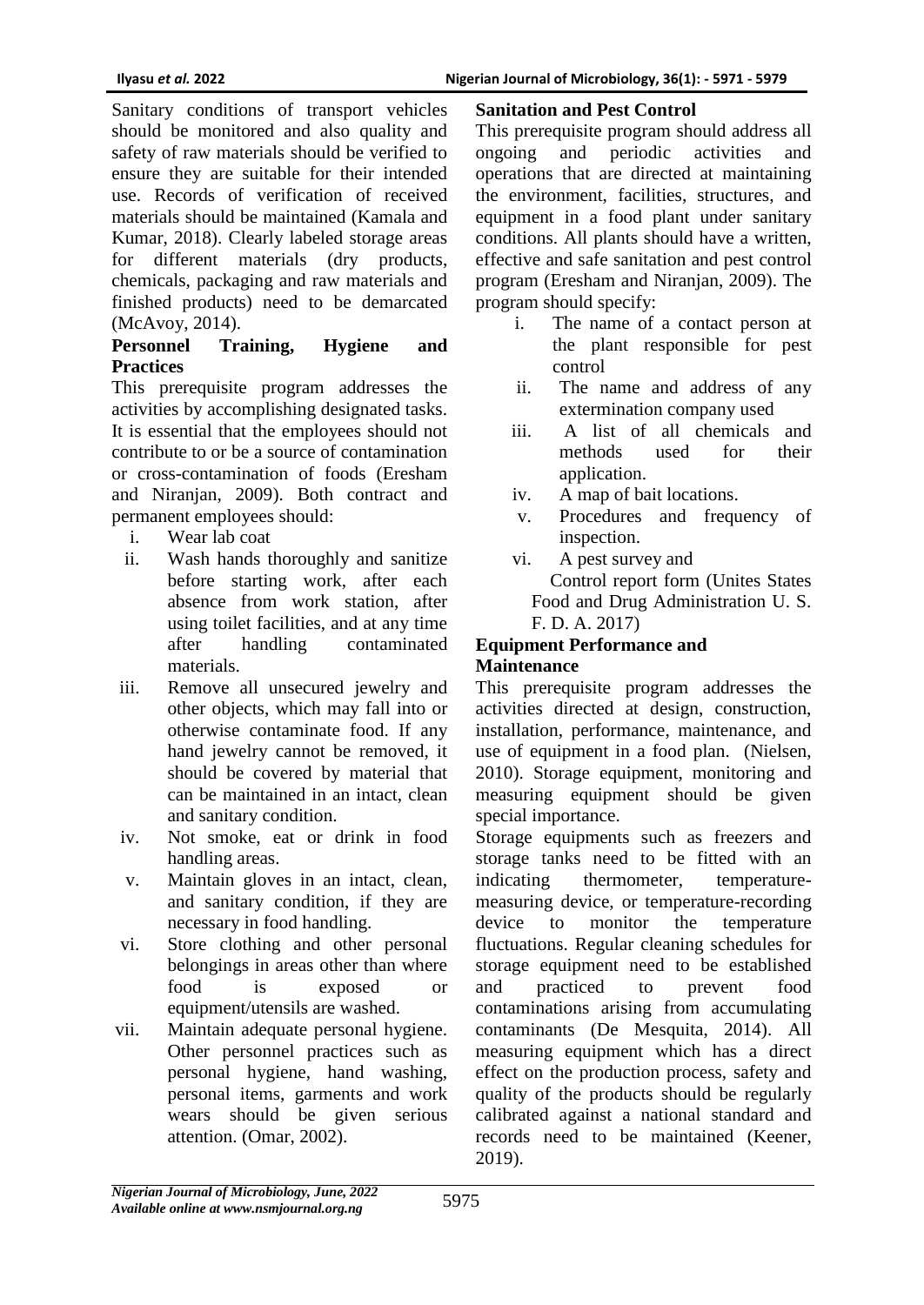#### **Raw Material Control and Control of Manufacturing**

This prerequisite program addresses the activities directed at Control of incoming raw materials and other ingredients. Control of food manufacturing operations essential to produce a safe food. Proper functioning of controlled purchasing ensures that purchased goods are conforming to specified requirements (Isara *et al*., 2010). All reasonable precautions are taken to ensure that production procedures do not contribute contamination from any source by carefully monitoring the physical factors such as time, temperature, humidity, moisture, pH, pressure. Manufacturing operations such as freezing, dehydration, heat processing, acidification, and refrigeration are controlled to ensure that mechanical breakdowns, time delays, temperature fluctuations and other factors do not contribute to the decomposition or contamination of food (Keener, 2019).

#### **Customer Complaint, Traceability and Recall Program**

This prerequisite program addresses the activities directed at Handling customer complaints, the procedures to be followed for conducting a recall of a food that has reached the market place, Identifying and tracing all raw materials, ingredients, and products. Ensure the company has a written procedure to handle customer complaints. This procedure should include receiving of complaints, recording, investigation and management involvement to implement corrective actions to prevent its recurrence and responsibilities need to be clearly documented. All raw materials and ingredients used for the production and products at any stage, including intermediate, semi-finished, prefinished, finished, recycled, reworked, pre-packaged, and packaged should be identified and recorded (Nahla, 2012).

# **Traceability**

A procedure need to be developed to enable the identification of processing history of products produced from the plant at any

stage to get details of raw materials, ingredients, processing aids, packaging materials, and the processing and storage equipment used for the production of a particular food (Wallace and Mortimore, 2016).

# **Recall Procedure**

Ensure the company has a written product recall procedure in operation. The recall procedure needs to provide the precise method of notifying all distribution networks and retailers involved, including contact names and telephone numbers. The procedure needs to specify halting the transit of products at any stage in the distribution chain. All recalled material at whatever stage of the distribution chain should be quarantined and clearly labelled (Clute, 2009).

A recall program should contain at a minimum, the following elements:

- i. Documentation identifying the product coding system and product designation.
- ii. Records of finished product distribution, kept for a period of time that exceeds the shelf life of the product.
- iii. The step by step procedure, to follow in the event of a recall, including the extent and depth of the recall.
- iv. A current list and addresses of people that will take part in any recall activities.
- v. Means of notifying the affected customers, retailers, wholesalers.
- vi. Control measures for the returned recall product.
- vii. Means of assessing the progress and efficacy of the recall.
- Means of coordinating recall with regulatory agencies (Clute, 2009).

# **CONCLUSION**

Good Manufacturing Practice (GMP) is a collection of activities with guidelines that provide minimum requirements expected of a manufacturer to ensure that harm does not get to the consuming public.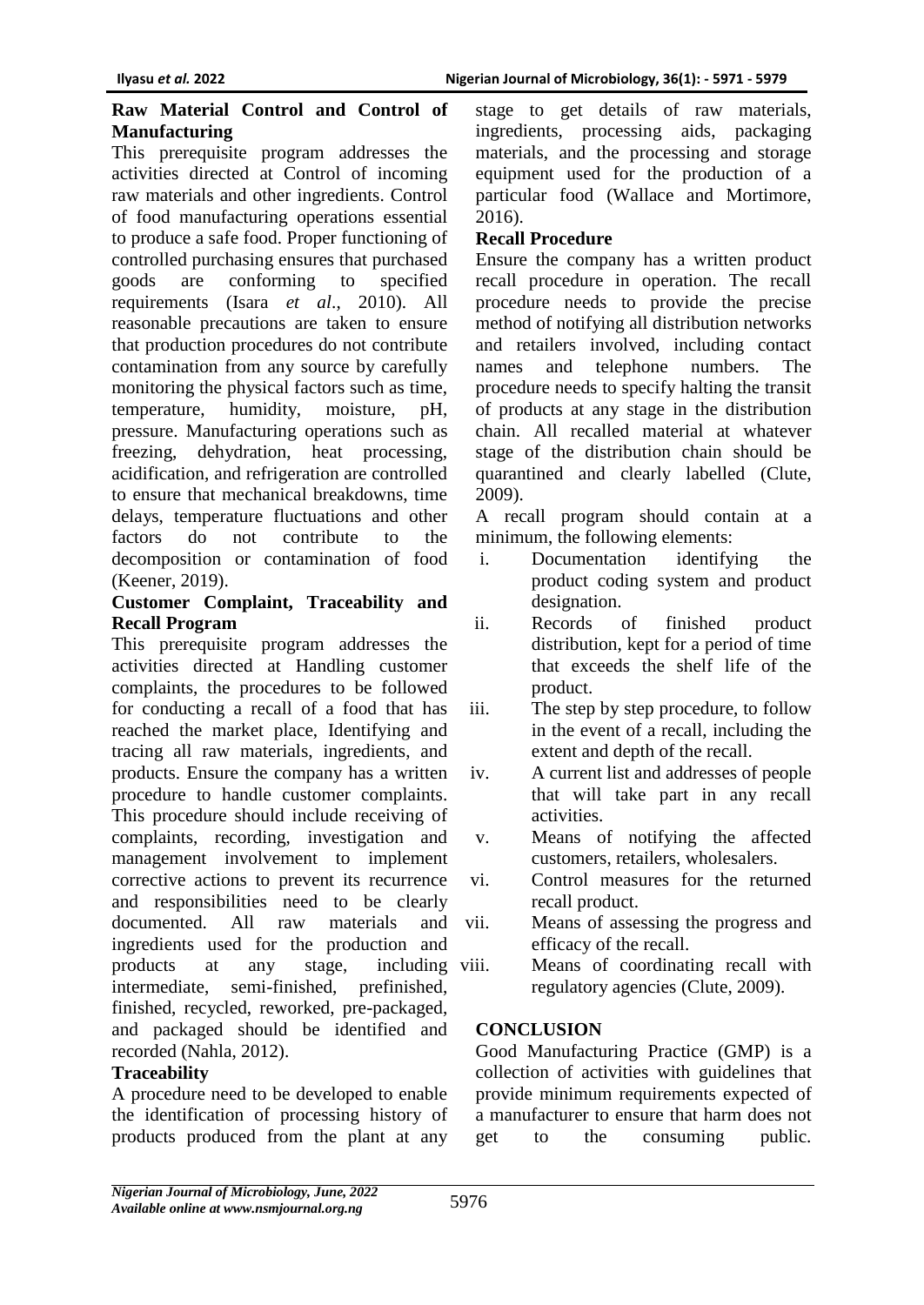The food industry is a vast and complex system with dynamic chain of activities ranging from the procurement of raw materials from the farm, fields, and gardens to the manufacture of enhanced products for consumers from diverse location and lifestyle. The use of technological approach such as animal cloning, and genetically modified foods as well as food safety incidents such as foodborne disease outbreaks contribute to mistrust and misconception about the food industry. Good manufacturing practice prerequisite programs provide a comprehensive coverage of the requirements of a food plant and is enforced in Nigeria by the National Agency for Food and Drug Administration (NAFDAC). The application of Good Manufacturing Practice becomes the legal and ethical responsibility of any food industry in order to produce safe and quality food for its consumers.

#### **REFERENCES**

- Amoa-Awua, W. K., Ngunjiri, P., Anlobe, J., Kpodo, K., Halm, M., Hayford, A. E. and Jakobsen, M. (2007). The effect of applying GMP and HACCP to traditional food processing at a semi-commercial kenkey production plant in Ghana. *Food Control* 18(11): 1449-1457.
- Bokulich, N. A., Lewis, Z. T., Boundy-Mills, K., and Mills, D. A. (2016). A new perspective on microbial landscapes within food production. *Current Opinion in Biotechnology* 37:182-189.
- Bouxin, A. (2014). Management of Safety in the Feed Chain. *In Food Safety Management*. Academic Press P .23- 43.
- Brody, H. (2016). [Professional medical](https://www.ncbi.nlm.nih.gov/pmc/articles/PMC2906531)  [organizations and commercial](https://www.ncbi.nlm.nih.gov/pmc/articles/PMC2906531)  [conflicts of interest: ethical](https://www.ncbi.nlm.nih.gov/pmc/articles/PMC2906531)  [issues.](https://www.ncbi.nlm.nih.gov/pmc/articles/PMC2906531) *Annals of Family Medicine* 8(4): 354–358.
- Clute, M. (2009). Food industry quality control systems, CRC Press, Taylor & Francis Group, Florida, USA.

### **RECOMMENDATIONS**

- 1. Timely reviews of GMP in the food industry should be done at regular intervals for better efficiency.
- 2. Food safety regulatory and enforcement agencies should ensure implementation of food safety policies in the food industry.
- 3. Significant changes to product and production procedure should be reflected in the GMP prerequisite programs and well communicated to personnel involved. Personnel should be re-trained whenever such changes occur.
- 4. The food industry should have a welldetailed plan and budget sufficient to set up the food business**.**
- 5. Further studies should be carried out on the applicability of Good Manufacturing Practices in the food industry to create more awareness in the Food industries in Nigeria**.**
- De Mesquita, E. D. F. M. (2014). Sanitary aspects of brazilian shellfish farming: the key problem eliana de fátima marques de mesquita. Medical and Applied Malacology Crossing Boundaries: *Integrative Approaches to Malacology,* 30.
- Dias, M. A. C., Sant'Ana, A. S., Cruz, A. G., José de Assis, F. F., de Oliveira, C. A. F. and Bona, E. (2012). On the implementation of good manufacturing practices in a small processing unity of mozzarella cheese in Brazil. *Food Control* 24(1- 2): 199-205.
- Erisham, M. and Niranjan, R. (2009). GMP and HACCP; A handbook for small and medium scale food processing enterprises. The Ceylon chamber of commerce (CCC) in collaboration with the Sri-lanka food processors association. P .1-51.
- Gawai, K. M., and Sreeja, V. (2019). Quality and Safety Management in the dairy industry. *Engineering Practices for Milk Products: Dairyceuticals, Novel Technologies, and Quality* (1)1: 205.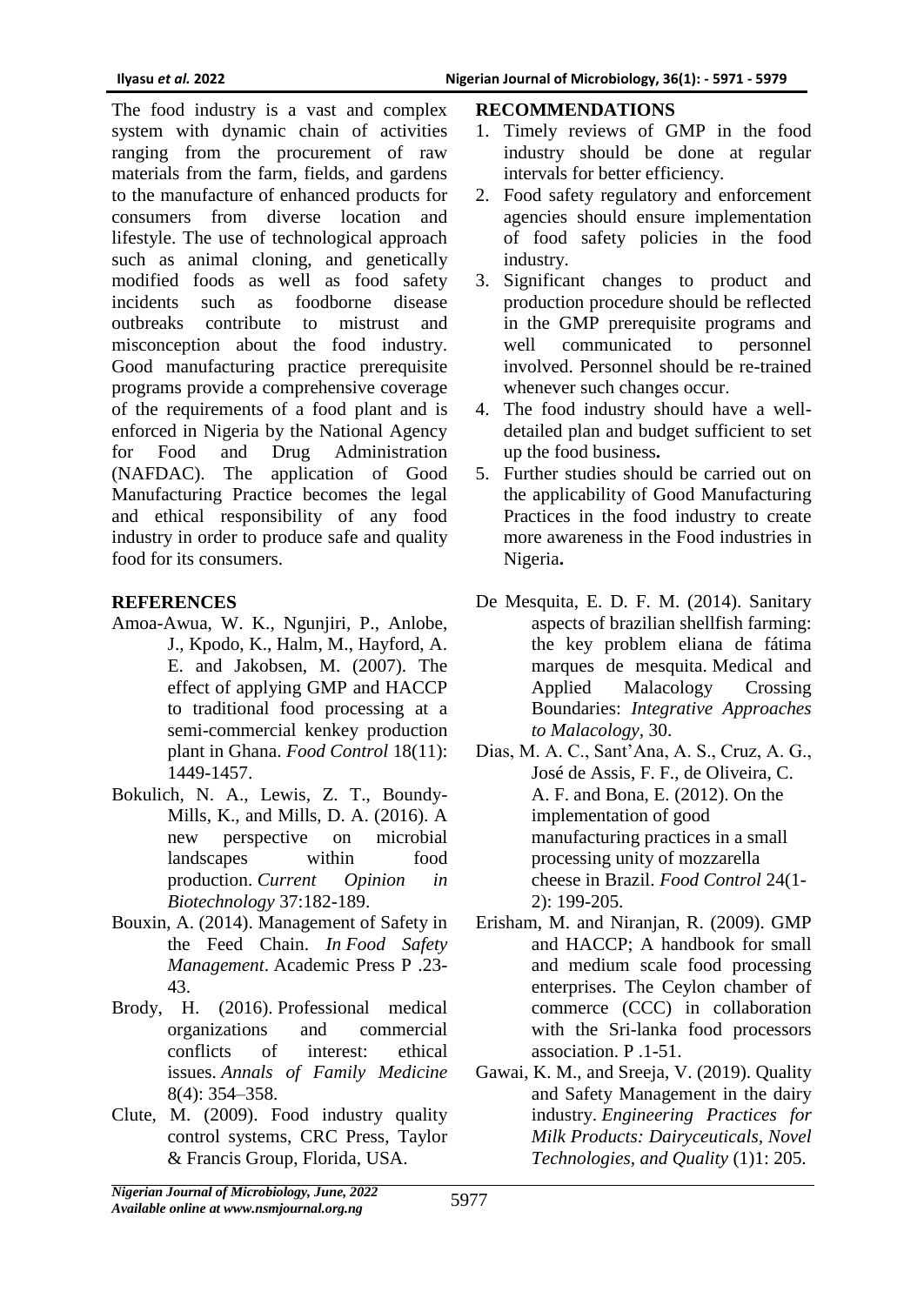- Hoffmann, S. A. (2010). Getting to riskbased food safety regulatory management: lessons from federal environmental policy. Taylor M. R. (Ed.)In *Toward Safer Food*. p. 19-38.
- Isara, A. R., Isah, E. C., Lofor, P. V. O., and Ojide, C. K. (2010). Food contamination in fast food restaurants in Benin City, Edo State, Nigeria: Implications for food hygiene and safety. *Public Health* 124(8): 467-471.
- Kamala, K., and Kumar, V. P. (2018). Food Products and Food Contamination. In *Microbial Contamination and Food Degradation*. Academic Press. P .1-19.
- Keener, K. M. (2019). Food regulations. In *Handbook of Farm, Dairy and Food Machinery Engineering* Kutz, M. (Ed.) Academic Press. P .15-44.
- Mahmood, A., and Akhtar, S. (2018). TTP'S Safe Havens in Afghanistan: A Constant Threat to Pakistan's Internal Security. *South Asian Studies*, 33, 2.
- Manning, L. (2018). *Food and Drink-Good Manufacturing Practice*: A Guide to its Responsible Management. John Wiley & Sons. P .17-31
- McAvoy, S. A. (2014). Global regulations of food colors. *The Manufacturing Confectioner* 94(9): 77-86.
- Moldenhauer, J. (2018). *Disinfection and Decontamination*: A Practical Handbook. CRC Press. P .22.
- Motarjemi, Y., and Lelieveld, H. (2014). Fundamentals in management of food safety in the industrial setting: challenges and outlook of the 21st century. In *Food safety management* (pp. 1-20). Academic Press.
- Moore, I. (2009). *Manufacturing Cosmetic Ingredients according to Good Manufacturing Practice Principles*. In Global Regulatory Issues for the Cosmetics IndustryWilliam Andrew Publishing (2): 79-92.
- Nahla S. B. (2012) handling, packaging and storage. In: *promising pharmaceuticals*. Purusotam B. (Ed.). BoD-books on demand P.63
- National Agency for Food and Drug Administration and Control NAFDAC (2016). Good manufacturing practices guideline for pharmaceutical products: drug evaluation and research. Retrieved 22 January 2020.
- Nielsen, S. S. (2010). United States government regulations and international standards related to food analysis. *Food Analysis* P .15- 33.
- Omarjee, J. H., Germishuizen, W. A., Chetty, R. and Stubbings, D. (2018). Plasma fractionation in South Africa: challenges and successes in meeting international standards. *Annals of Blood,* 3, 1.
- Ramakrishna, S., Tian, L. and Wang, C. (2015). Quality management systems for medical device manufacture. *[Medical Devices:](https://books.google.com/books?id=B5SZBgAAQBAJ&printsec=frontcover)  [Regulations, Standards and](https://books.google.com/books?id=B5SZBgAAQBAJ&printsec=frontcover)  [Practices](https://books.google.com/books?id=B5SZBgAAQBAJ&printsec=frontcover)* (3)103: 49–64
- Rather, I. A., Koh, W. Y., Paek, W. K. and Lim, J. (2017) the Sources of Chemical Contaminants in Food and Their Health Implications. *Frontal of Pharmacology* 8: 830.
- Schmidt, R. H. and Newslow, D. (2013). *Hazard Analysis Critical Control Points (HACCP)–Prerequisite Programs*. The Food Science and Human Nutrition Department, the University of Florida. p. 1-2.
- Soman, R. and Raman, M. (2016). HACCP system–hazard analysis and assessment based on ISO 22000: 2005 methodology. *Food Control* 69: 191-195.
- United States Food and Drug Administration (2017). Facts about the Current Good Manufacturing Practices (CGMPs) Current Good Manufacturing Practices (CGMPs). Retrieved 14 January 2020

*Nigerian Journal of Microbiology, June, 2022 Available online at www.nsmjournal.org.ng*